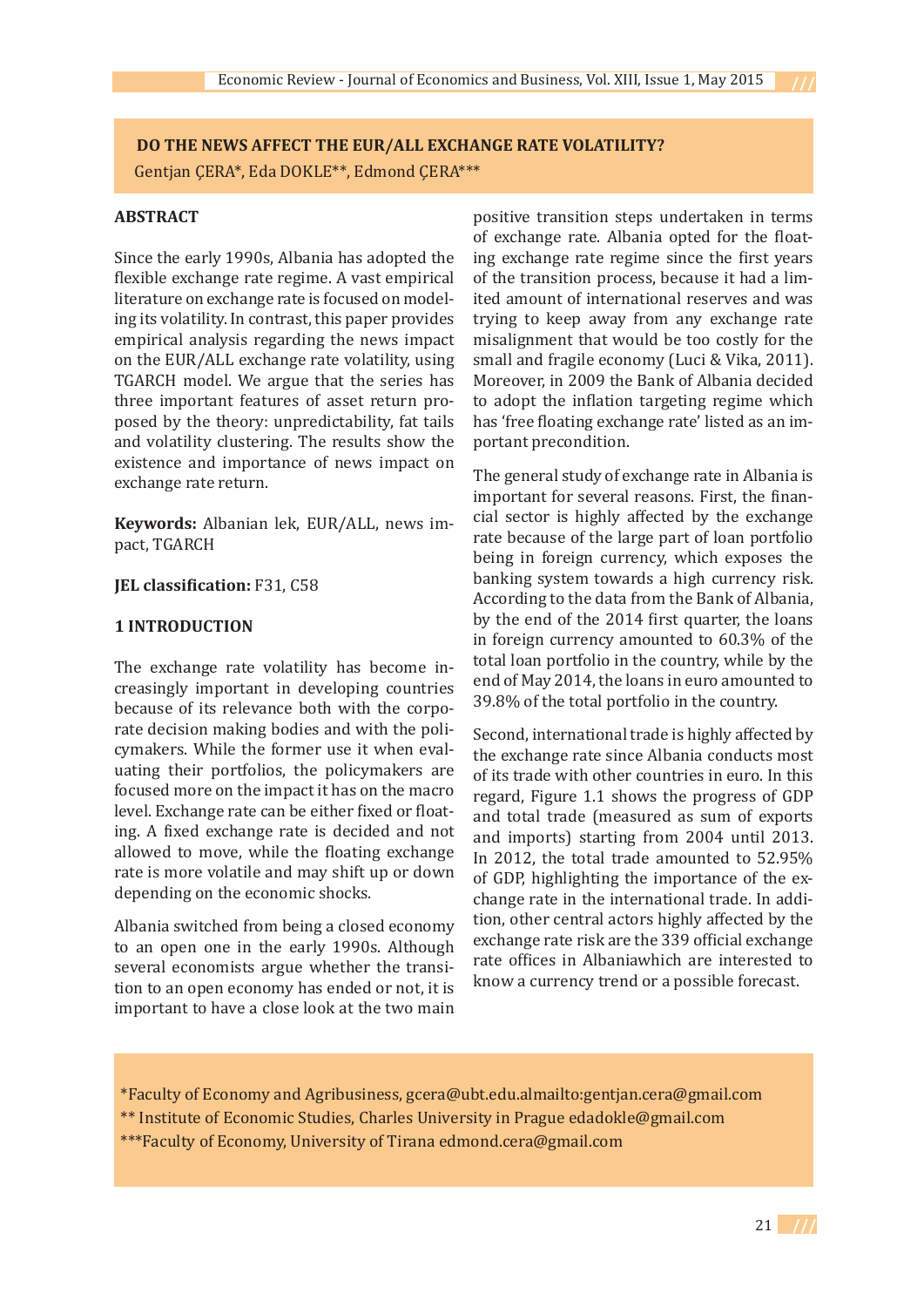

Figure 1.1. The international trade (export + import) and annual GDP trends (in millions, EUR)

The exchange trade between different currencies is performed in exchange rate markets where the rates between currencies are defined and trade is facilitated. However, the ALL (Albanian lek) exchange rate with other currencies does not follow the economic theory since the market equilibrium does not fully and significantly depend on the exchange rate (Hoda, 2012).

It is generally known that exchange rate affects the behavior of macroeconomic agents in the Albanian economy (Istrefi & Semi, 2009 and Vika & Luçi, 2011), but in our research we have not found any study focused on the news impact on the exchange rate volatility. Therefore we initiated a study on the possible predictability of the EUR/ALL exchange rate volatility and the importance of the news in exchange rate volatility. The focus on the EUR/ALL exchange rate was mainly due to the large trade Albania conducts with Eurozone countries and other countries using euro as a currency in their transactions. The main research questions this study aims to address are: Do the news affect the EUR/ALL exchange rate volatility? Which is the effect of bad news on it?

## **2 LITERATURE REVIEW**

Different empirical studies on asset returns have noticed the presence of skewness, excess kurtosis and fat tails in distribution, which brings up the assumption that identical and independently distributed (i.d.d.) errors do not work properly for the asset returns (Longmore and Robinson, 2004). Therefore, three important issues are generally discussed: asymmetry, volatility clusters and leverage effect.

In their study, Engle and Ng (1993) examined the relationship between the "conditional variance of asset returns to exogenous shocks", named also 'news impact curve'. The results showed proof of asymmetry in stock returns. In 1963, Mandelbrot introduced the concept of volatility clustering referring to the idea that "large changes tend to be followed by large changesof either sign and small changes tend to be followed by small changes."

The leverage effects are largely known as the negative relationship between an asset price and its return. The term was first introduced by Black (1976) who tried to address the asymmetry found by Engle and Ng (1993). He argued that a fall in the stock prices originates from a decline in firm's equity, causing a direct increase in the leverage (debt to equity ratio) and signaling the riskiness of the firm. Also, he associated the increase level of risk with the presence of high volatility. This remark is generally accepted as a conclusion that negative shocks are followed by high volatility, while positive shocks are followed by low volatility. Moving away from the asset return case and focusing more on the exchange rate volatility, Longmore and Robinson (2004) noted that the magnitude of exchange rate volatility depends on whether the shock is positive or negative.

Observations of this type of times series has led to the use of the ARCH and GARCH models and their extensions. Mundaca (1991) used ARCH and GARCH models to examine the Norwegian currency basket and the NOK/USD exchange rate observed twice daily. She found out that the conditional variance was smaller for the basket than for the NOK/USD exchange rate and that these variances changed depending on the hour of the day the observation was taken. More importantly, she concluded that three series, out of four, were better fitted by GARCH. Chong, Chun and Ahmad (2002) used GARCH models and its modification to study the Malaysian Ringgit/Sterling exchange rate volatility for the period 1990-1997. The results show that the exchange rate volatility is persistent and the constant variance model is rejected. They highlight the fact that if using the random walk as a standard model, the GARCH models perform better when forecasting the volatility of the exchange rate. Later on, Insah (2013) studied the nature of the exchange rate volatil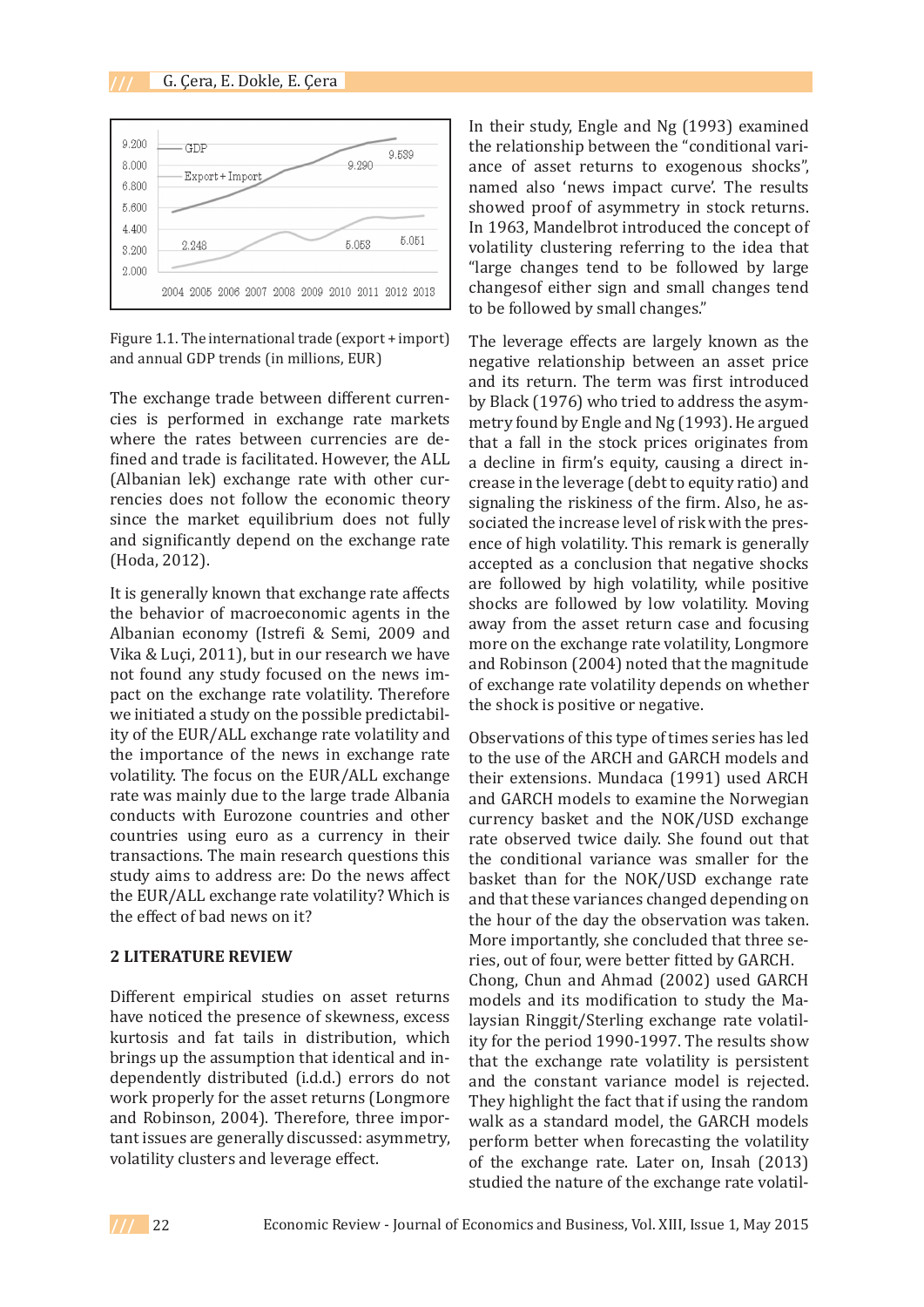ity in Ghana using  $ARCH(1)$  and  $GARCH(1,1)$ models to measure volatility. The later was found to be the proper model for exchange rate volatility in Ghana. **3.1 Different models to measure risk** 

To accommodate the leverage effects, new<br>models started being used TCARCH FCARCH models started being used: TGARCH, EGARCH, models started being used. TOANCH, EGANCH,<br>and PARCH. Bala and Asemota (2003) studied and Triveri, baid and Histmold (2005) stadied<br>the exchange rate volatility in Nigeria, apply-<br>which is presented as follows: the change rate volume, in rugging, upply which is presented as follows:<br>ing GARCH models with exogenous break. Using monthly data on exchange rate returns for a problem of least squares, it was Robert Engel who in 1982 introduced a new model called which is presented as follows: three foreign currencies (USD, EUR, and GBP),  $\frac{d}{dt}$ they compared results of different GARCH they compared results or unterent GARCH<br>models, and concluded that better results were obtained with the application of the GARCH obtailled with the application of the GARCH<br>model with volatility breaks. When using the To obtain the ARCH(0) model Fngel (1982) TGARCH model, they observed that the analysis Function model, and second that the lag order. Suggests expressing the variance  $(\sigma^2)$  as a lin-<br>of the two types of news showed that the news  $\sigma^2$  are function of past squared innovations, where impact is asymmetric.

A study was conducted by Jithitikulchai (2005) on the exchange rate volatility of Baht/USD for the period between 1990 and 2005 based on  $\sigma_t^2 = \omega + \sum a_i \varepsilon_{t-i}^2$  (2) weekly data. The author used TGARCH to ac-<br> $i=1$ count for the response of the series to good and bad news. The results show that the negative impact of the bad news is not significant although the direction seems coherent. However, he found out also that TGARCH modelled best the out of sample exchange rate volatility.

Regarding the case of Albania, Çera, Çera and Lito (2013) conducted a study on the value at risk for EUR/ALL exchange rate. They used FISK for EOK/AEE exchange rate. They used the memorial variance is GARCH(1,1) to analyze daily data of the exchange rate. The study addressed the main information. This model, in w agents conducting economic activity in EUR and working in the Albanian economy. It is and working in the Albaman economy. It is a former of ARCH (lagged of square important to emphasize that it precedes our and be presented as follows: study.

#### **3 METHODOLOGY AND THEORETICAL MODELS** Later on, the independent of shocks are independent was found with the independent was formulated with the independent with the independent with the induced with the induced with the induced with the induced with the indu

#### **3.1 Different models to measure risk**

For a long time, econometricians were mainly studying how a variable would change in response to a change in another variable and the proper model to answer their questions was the least squares model. However, Engel lows: (2001) argues that economists were faced with the challenge of forecasting the size of the error and finding a proper model that would allow them to answer questions about volatility. At a

time when hetereoscedasticity was becoming a 1 Ghana using ARCH(1) and GARCH(1,1) time when hetereoscedasticity was becoming a<br>els to measure volatility. The later was problem of least squares, it was Robert Engel d to be the proper model for exchange rate  $\frac{1}{2}$  who in 1982 introduced a new model called  $\frac{1}{2}$ ility in Ghana.<br>ARCH (Autoregressive Conditional Heterosce-<br>desticity) which proposes a way to model between the model who in 1982 is well as Robert Engels and the model dasticity) which proposes a way to model het-<br>commodate the leverage effects new dasticity) which proposes a way to model heteroscedasticy. challenge of forecasting the size of the error and finding a proper model that would allow

the least squares model. However, Engel (2001) argues that economists were faced with the

being used: TGARCH, EGARCH, The mathematical form of the ARCH model la and Asemota (2003) studied comes from the AR (Autoregressive) model which is presented as follows:

$$
Y_t = \alpha_0 + \sum_{i=1}^d \alpha_i Y_{t-i} + \varepsilon_t \quad (1)
$$

To obtain the ARCH(q) model, Engel (1982)<br>CH model, they observed that the analysis  $\frac{1}{2}$  and variance ( $\frac{2}{3}$ ) suggests expressing the variance  $(\sigma^2)$ as a linear function of past squared innovations, where *d* rect is asymmetric.<br> *A is*  $\alpha$  *is a symmetric.*<br> *A is a symmetric.* 

$$
\sigma_t^2 = \omega + \sum_{i=1}^q \alpha_i \varepsilon_{t-i}^2 \tag{2}
$$

news. The results show that the negative This model was largely used to describe posews. The results show that the negative This model was largely used to describe pos-<br>t of the bad news is not significant al- sible volatility clustering where the sign of<br>h the direction seems coherent. However, changes i ct of the bad news is not significant al-<br>gh the direction seems coherent. However, changes in price followed by other changes in price was unpredictable. Since in practice<br>unt of sample avehange rate volatility a  $\Delta PCl(G)$  models require a large number of lags ut of sample exchange rate volatility.<br>  $ARCH(q)$  models require a large number of lags<br>
rding the case of Albania. Cera, Cera, and and parameters. Bollersley, (1986), introduced ding the case of Albania, Çera, Çera and and parameters, Bollerslev (1986) introduced  $(2013)$  conducted a study on the value at a new model called GARCH. In these cases, the for EUR/ALL exchange rate. They used term 'conditional variance' is used to refer to  $\frac{u}{d\mu}$  to analyze daily data of the exception the forecasted variance which is begad an next analyze daily data of the ex-<br>analyze daily data of the ex-<br>the forecasted variance, which is based on past he study addressed the main information. This model, in which pis the order of GARCH (lagged volatility) terms and qis the *p q* order of ARCH (lagged of squared error) terms,  $\frac{1}{2}$  can be presented as follows: ged voiatility) tern<br>(lagged of squared<br>ed as follows: der of ARCH (lagged of squared error) t<br>der of ARCH (lagged of squared error) t ting economic activity in EUR of GARCH (lagged volatility) terms and qis the  $\overline{a}$ 

**THODOLOGY AND THEORETICAL** 
$$
\sigma_t^2 = \omega + \sum_{i=1}^{q} a_i \varepsilon_{t-i}^2 + \sum_{j=1}^{p} \beta_j \sigma_{t-j}^2
$$
 (3)

Later on, the idea that asymmetric effect of shocks are independent was formulated with the independent was formulated with the independent was formulated with the independent with the independent was formulated with the i shocks are independent was formulated with the introduction of the TARCH (Threshold Autoregressive Conditional Heteroscedasticity) model by Zakoïan (1994) and Glosten, Jaga-1 another variable and nathanand Runkle (1993) independently. The answer their questions general specification of this model is as follows:

$$
\sigma_t^2 = \omega + \sum_{i=1}^q \alpha_i \varepsilon_{t-i}^2 + \sum_{j=1}^p \beta_j \sigma_{t-j}^2 + \sum_{k=1}^r \gamma_k \varepsilon_{t-k}^2 I_{t-k}
$$
(4)

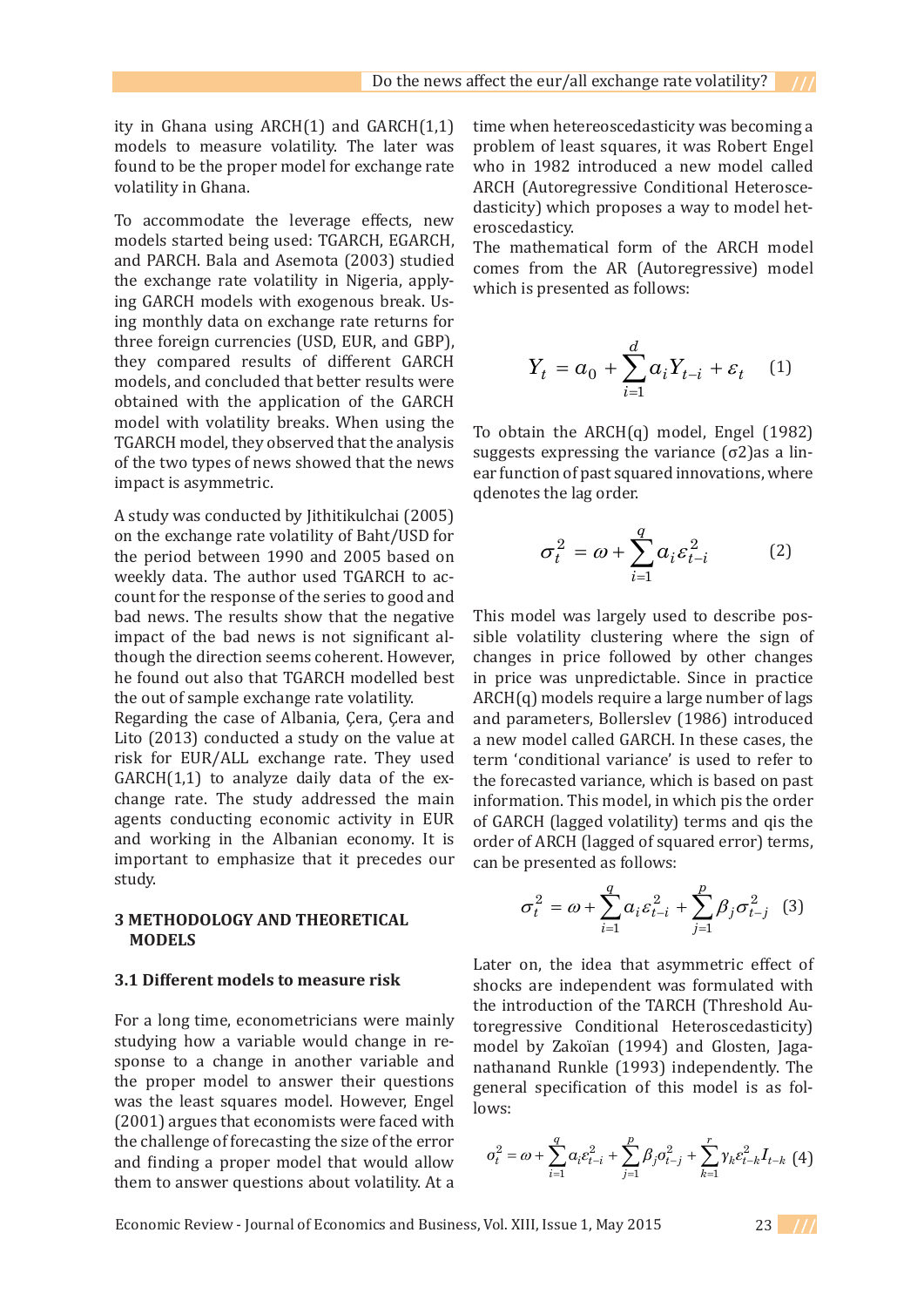whereIt is a dummy variable taking value 1 for εt< 0 or 0 otherwise. This model introduces the concepts of good news (εt-i> 0) and bad news (εt-i< 0), which have different effects on the conditional variance. The good news effect is measured by aicoefficient while the bad news effect is measured by ai +  $γ$ i because It  $= 1$ . In this case, if  $yi > 0$ , the bad news causes an increase in variance and has a leverage ef-<br>determined the Tarch (Threshold between the Tarch of the Tarch of the Tarch of the Tarch of Tarch of Tarch of tect of order i, but if  $\gamma i \neq 0$  the news impact is June2004, is characted asymmetric. The 'news' concept refers to the information of past periods which affects the current period. Themodel can be written as reflective the order of the orders and rate the orders of the orders of the orders of the orders of the orders of the orders of the orders of the orders of the orders of the orders of the orders of the orders of the orders of ARCH, GARCH and TGARCH terms. It is easily noticeable that GARCH model is a specific case where*It* is a dummy variable taking value 1 for *İt*< 0 or 0 otherwise. This model introduces of TARCH with an It equal to 0. The concepts of  $\alpha$ <sup>1</sup> and becomper 2008

The ARCH family models include other models stable exchange rate with specific restrictions like the IGARCH mod-<br>performing better w el which is estimated by removing the free con-<br>interfact of order *in* and of bordinary in the med of bordinary in the med of bordinary in the med of bordinary in the med of bordinary in the med of bordinary in the med of stant and where the sum of coefficients a andβ  $\frac{6}{9}$  hanks for investing i is 1. By making other forms of restrictions we was due to lack of pre can obtain other ARCH models like: EGARCH,  $\frac{1}{100}$  west and generate sub PARCH, CGARCH, GJARCH etc.

# **3.2 The data**

The data employed consists of average daily of 138, which we beling the can obtain our can obtain our can obtain data of the EUR/ALL exchange rate presented in the form of dynamic series over a time horizon between January 01, 2002 and July 10, 2014. The data is taken from the official webpage of  $\begin{bmatrix} 1.88 \ 1.88 \end{bmatrix}$  (in  $\begin{bmatrix} 1.88 \ 1.88 \end{bmatrix}$ ) the Bank of Albania where daily ALL exchange rates with other currencies are archived $^1$ . The  $total$  number of observations is  $3,131.$ the bank of Albania where daily ALL exchange  $\begin{bmatrix} 128 \\ 128 \end{bmatrix}$ 2014. The data is taken from the original webpage of the  $P_{118}$  method webpage of  $P_{118}$  where daily  $P_{118}$ 

The daily exchange rate return is defined as: The daily exchange rate return is defined as:

$$
\Delta \ln(EUR / ALL_i) = \ln \frac{EUR / ALL_i}{EUR / ALL_{i-1}} \quad (5)
$$

whereΔln(EUR/ALL)is the return on exchange (RHS axis) for January 2 rate, while EUR/ALLt is the exchange rate at time t, and EUR/ALLt-1 is the exchange rate at The second graph in F time t– 1.

Our empiric analysis is computed by using EViews7, a professional computer program for econometric analysis. **4.1 Descriptive statistics** 

# **4 FINDINGS**

#### **4.1 Descriptive statistics**

Figure 2 shows time series plots of EUR/ALL exchange rate in the upper graph and the exchange rate return in the below graph. From the graphs in Figure 2, three periods stand out:

1) The first period between January 2002 and June2004, is characterized by an average exchange rate of 134. During this period the financial system was not fully consolidated and the Albanian economy was already showing signs of growth.

2) The second period lies between July 2004 and December 2008 and is noticeable for a stable exchange rate around 124. Continuing the revival of the first period, the economy was performing better with a growth of around 6%.The need of borrowers for funds and of banks for investing in profitable instruments was due to lack of previous opportunities to invest and generate substantial profits.

3) The last period starts in January 2009 and **3.2 The data EXECUTE: The ARCH family models with specific restrictions of the IGARCH family models with specific restrictions and the IGARCH**  $\alpha$  **continues to nowadays. The graph shows a rap**id increase of the exchange rate to an average of 138,which we believe to be also due to the global financial crisis and the sovereign debt crisis within the European Union.



Figure 4.1. EUR/ALL (LHS axis) and Δln(EUR/ALL) (RHS axis) for January 2002 to July 10, 2014

The second graph in Figure 4.1 shows the EUR/ ALL exchange rate return which is centered on the zero value along the entire time horizon under study, despite the fact that the exchange rate sometimes increased and in other times decreased. It can be noticed that the degree of return is continuously changing, taking both high and low values. This effect is measured by



*T* The Bank of Albania publishes the exchange rates high and low values. *f file Ballin by Houling publishes the exeminge rates* of  $\frac{1}{2}$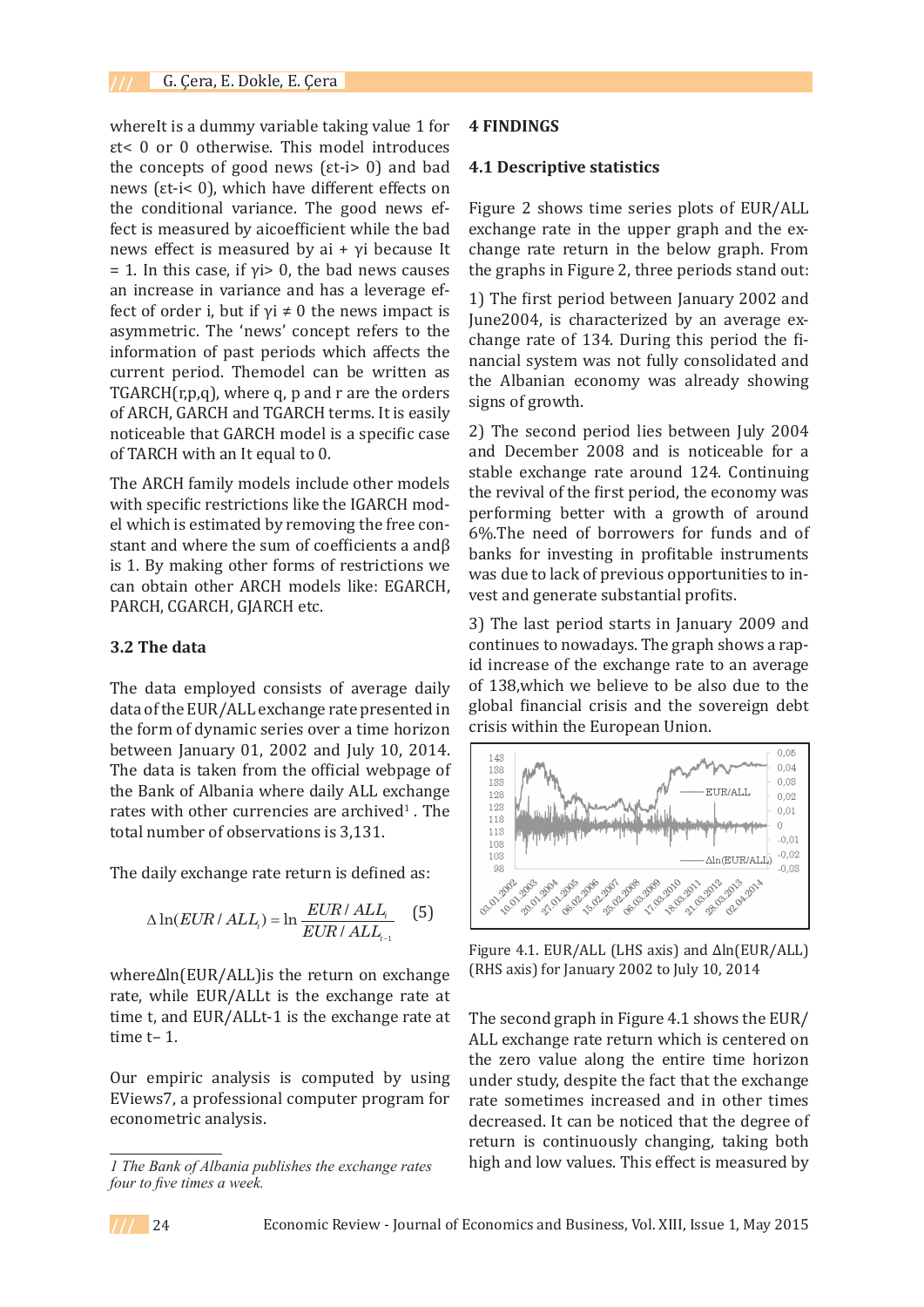the ARCH family models, known also as vola-<br> tility clustering. The two graphs are shown together to present an important statement that when the exchange rate falls, the volatility of exchange rate return is higher. Taking a look at the graph, the period between 2003 and 2005 confirms this statement, which we will analyze in the next section. Also, we can observe the idea of asymmetric volatility described by Nelson with his EGARCH model (Engel, 2004) stating that volatility tends to increase when the markets are in decline.These graphs give a first hint of a possible presence and effect of the exchange rate volatility, which we will discuss  $\frac{EUN/ALL}{P}$  exchange rate Feurly. in the following section.

Returns are almost unpredictable, they have clustered in time. These features, for which (Engel, 2004). Table 4.2 presents<br>relation coefficients for the series the ARCH models were designed, are often described as unpredictability, fat tails, and volatilmark on the topic remains the following: 'When cross-corresponding a clear evidence of the 99% level, indicating a clear evidence of the 99% level, in detail and the 99% level, in detail and the 99% level of the 99% level the volatility is high, it is likely to remain high, Table 4 and when it is low, it is likely to remain low.'

Table 4.1. Descriptive statistics of EUR/ALL and  $\Delta$ ln(EUR/ALL)

| Series          | EUR/ALL   | $\Delta$ ln(EUR/ALL) |                     |  |  |  |
|-----------------|-----------|----------------------|---------------------|--|--|--|
| Sample          | All       | All                  | Until Jan. 19, 2010 |  |  |  |
| Mean            | 132.114   | 4.15E-5              | 5.69E-5             |  |  |  |
| Std. Dev.       | 7.3591    | 0.0028               | 0.0033              |  |  |  |
| <b>Skewness</b> | $-0.1780$ | 0.2756               | 0.2557              |  |  |  |
| Kurtosis        | 1.3180    | 10.0362              | 7.2171              |  |  |  |

The mean is almost zero in both columns, but slightly higher in the first one with data from The econ the full period included in the study. Standard ent time deviation and skewness are different in both a station cases. The most interesting feature is the kur-<br>the analy tosis which measures the magnitude of the address t extremes. If returns are normally distributed,  $\frac{dE}{dt}$ 

then the kurtosis should be three. The kurtosis of the Δln(EUR/ALL) for the sample "until Janment that uary  $19, 2010$ " is 7.2, while for the full sample ment  $\delta$  olatility of it is about 10. As a result, the distribution of the bidding of this diseased forms a research and diseased for the disease of the all All All Teturn has fat tails. the Table takes into consideration the whole period, while the third column shows results for ig a look at liexchange rate EUN/ALL return has lat tans.<br>Land 200E

bad news in the exchange rate in the  $EUR/ALL$  be defined, proving the diffredictability of the bad news in the exchange rate return.  $\frac{3 \text{ and } 2005}{\text{ and } 2005}$  The unpredictability of the EUR/ALL exchange  $x$  will ana-<br>in observe  $x$  atter returns can be shown by observing the sign of the exchange return in Figure 4.1. The graph confirms that the return sometimes moves up, his EGARCH model (Engel, 2004) causing for a positive sign, and other times volatility tends to increase when volatility tends to increase when  $\frac{1}{2}$  down, changing to a negative sign. However, are in decline. These graphs give a substitution of the moment when this change happens cannot negative significant measures and effect of the possible presence and effect of the  $\frac{1}{2}$  be defined, proving the unpredictability of the the exchange rate in the  $\frac{2}{2}$  be defined, proving the unpredictability of the EUR/ALL exchange rate return. rate returns can be shown by observing the sign<br>an observe the collection of the second the Contract of the second the Contract of the second

surprisingly large numbers of extreme values,<br>autocorrelations in squared or absolute returns and both the extremes and quiet periods are  $\frac{1}{2}$  (Engel, 2004). Table 4.2 presents the autocor- $\frac{1}{2}$  ity clustering. Engel's (2004, 407) important re-<br>clustering in this series. Thevolatility clustering can be concisely obincredictable they have served by looking at autocorrelation results. almost unpredictable, they have ved by looking at addecorrelation results.<br>Volatility clustering will show up as significant autocorrelations in squared or absolute returns (Engel, 2004). Table 4.2 presents the autocorrelation coefficients for the series of squared odels were designed, are often de-<br>predictability fat tails and volatilipredictability, fat tails, and volatil-<br>I Fngel's (2004–407) important reclustering in this series.

> Table 4.2. Autocorrelations of EUR/ALL squared returns  $\mathbf{r}$  are turns of  $\mathbf{r}$  and  $\mathbf{r}$  and  $\mathbf{r}$  are defined returns of  $\mathbf{r}$

| To check whether the return of the EUR/ALL          |                |       |         |       |
|-----------------------------------------------------|----------------|-------|---------|-------|
|                                                     | Lag            | AC    | O-Stat. | Prob. |
| exchange rate has the three features mentioned      |                | 0.265 | 220.59  | 0.000 |
| above, we observe Table 4.1 and Table 4.2, which    | 2              | 0.224 | 377.71  | 0.000 |
| present several statistical data. The last two col- | 3              | 0.141 | 440.26  | 0.000 |
| umns of Table 1 show results on the exchange        | $\overline{4}$ | 0.154 | 514.33  | 0.000 |
|                                                     | 5              | 0.087 | 538.29  | 0.000 |
| ratereturn. However, the second column in the       | 6              | 0.112 | 577.52  | 0.000 |
| Table takes into consideration the whole pe-        | 7              | 0.083 | 599.36  | 0.000 |
| riod, while the third column shows results for      | 8              | 0.145 | 665.10  | 0.000 |
|                                                     | 9              | 0.102 | 697.65  | 0.000 |
| the period until January 19, 2010.                  | 10             | 0.155 | 773.59  | 0.000 |
|                                                     | 11             | 0.092 | 800.07  | 0.000 |
| Table 4.1. Descriptive statistics of EUR/ALL and    | 12             | 0.092 | 826.71  | 0.000 |

The above analysis showed that the EUR/ALL  $\frac{\text{EUR/ALL}}{\text{All}}$   $\frac{\Delta \ln(\text{EUR/ALL})}{\text{IIntil Jan 19 2010}}$  exchange rate has three features of the series presented by the theory: unpredictability, fat tails and volatility clustering. exchange rate has three reatures of the series<br>all all Until Jan. 19, 2010 resented by the theory: unpredictability for

# **4.2 Evidence of news impact**

The econometric modeling procedure of different time series requires the need to perform a stationarity test before moving ahead with the analysis. We use the Dickey-Fuller test to address the unit root of the series and results are presented in Table 4.3 for both EUR/ALL

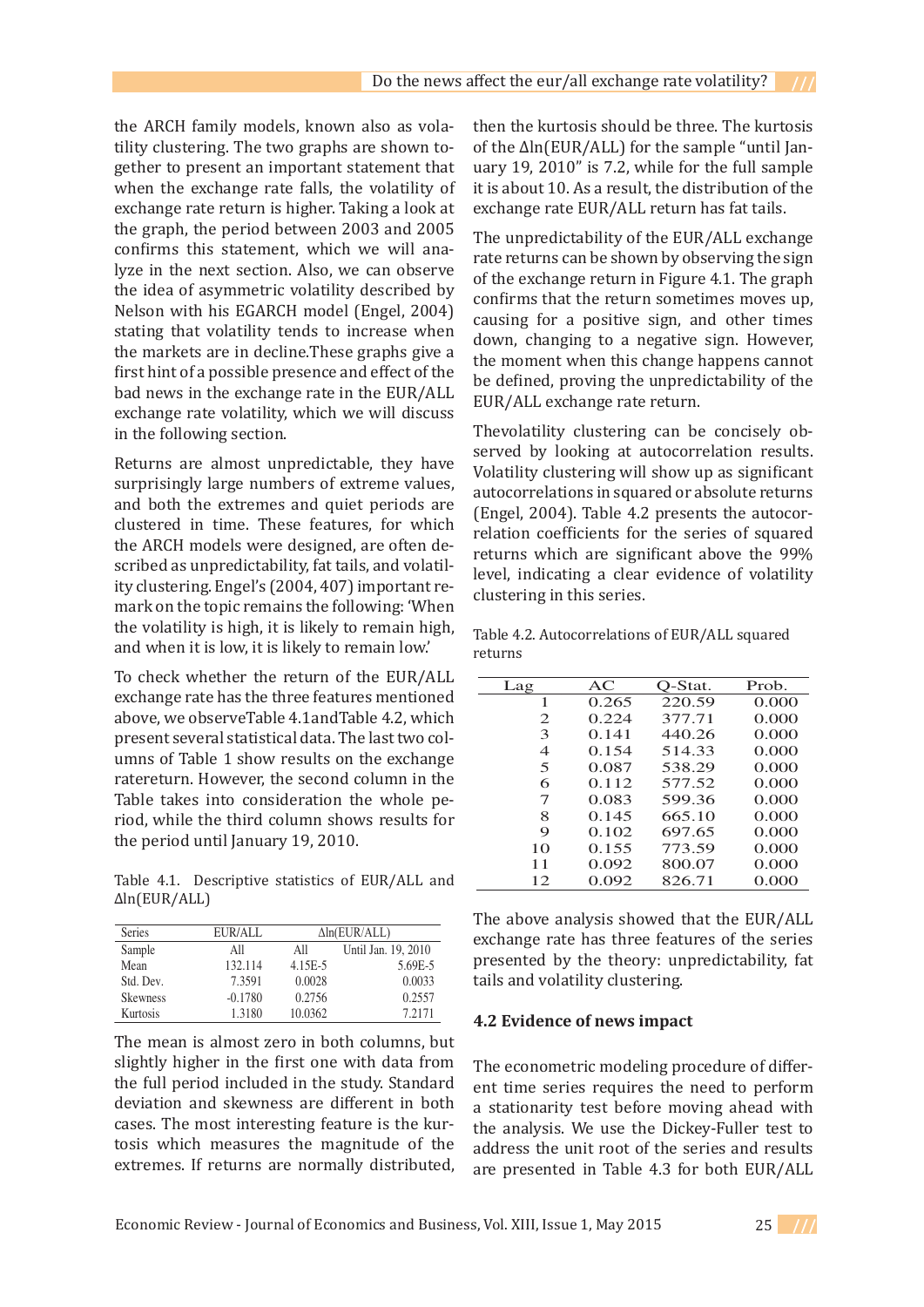and Δln(EUR/ALL) series. They confirm that the EUR/ALL exchange rate is non-stationary at level while its first difference becomes stationary and highly significant. However, the the ARCH tionary and inginy significant. However, the the ANCH<br>EUR/ALL exchange rate return is stationary at TGARCH(1, level and we do not need to first differentiate  $\sigma_t^2 = \omega + \sigma_t^2$ the data. The  $\frac{1}{2}$  series is non-stationary confirm that the EUR/ALL exchange rate is non-stationary confirm that the EUR/ALL expansion of  $\frac{1}{2}$ at level while its first difference becomes stationary and higher stationary and higher significant. However, the stationary significant  $\mathbf{A}$ 

Table 4.3. Unit root test for EUR/ALL and  $\frac{1}{2}$  weights are Δln(EUR/ALL) (Augmented Dickey-Fuller test) The next step of our analysis is to evaluate  $\frac{P^{\text{rev}}}{\text{true}}$ 

|                                                         | Series in      | Lag length t-Statistic |                   | Prob. |
|---------------------------------------------------------|----------------|------------------------|-------------------|-------|
| EUR/ALL                                                 | Level          | к                      | $-1.43727$ 0.5654 |       |
|                                                         | 1st difference |                        | $-35.3055$ 0.0000 |       |
| $\Delta$ ln(EUR/ALL)                                    | Level          |                        | $-35.2924$ 0.0000 |       |
| $\mathcal{M}$ . A futural decoderation of $\mathcal{M}$ |                |                        |                   |       |

*Note*: Null Hypothesis: Series has a unit root:

Exogenous: Constant; Automatic lag length - based on SIC.

the news impact on the EUR/ALL exchange  $\frac{1}{2}$  rects on the rate volatility through estimating two mod-<br>the impact els: TGARCH $(1,1,1)$  and TGARCH $(1,1,2)$ . The  $\frac{1}{10}$  FIIR/AI results in Table 4.4 show that apart from  $γ$ , all other coefficients are positive and significant the TGARCH(1,1,2) model with the TGARCH(1,2) model with the TGARCH(1,2) model with the TGARCH(1,2) model with the TGARCH(1,2) model with the TGARCH(1,2) model with two lags i inTGARCH $(1,1,1)$ . In this case, the ARCH test implies to the error term in a control of the error term in a control of the error term in a control of the error term in a control of the entries of the entries of the entri **improves the usage of other lag orders in order** in the control of the coefficients suggests the usage of other lag orders in order to exclude all the possible ARCH effects.  $\lim_{n \to \infty}$  in the EIIR/AI.

For this reason, we went further to estimate the TGARCH $(1,1,2)$  model with two lags in the error term which implies two a coefficients. Add-<br>residuals are ing an additional lag to the error term improves the quality of the model in general, making all the coefficients significant. The  $γ$  coefficient is significant at  $99\%$  level and strengthens the **Experimental and** *Seven and Sevengheim* are idea that news is important in the exchange ratereturn, implying that news is asymmetric. The positive sign shows that bad news increas-<br>Cant whi es the variance and has a leverage effect in the proper order. We can conclude that the second tion of the use of  $\frac{1}{2}$ model is better than the first one for two rea-<br>was prop sons. First, the ARCH test shows that this model does not have ARCH effects in it, and second, Table 4.5 it reflects a lower AIC statistics and higher  $\log_{10}$  and corre likelihood. The second model is better than the first one for two reasons. First, the ARCH test shows the ARCH For this reason, we went further to estimate the  $\;$  ries. a that news is important in the exchange es the variance and has a leverage effect in the tion of the cons. First, the ARCH test shows that this model  $\frac{1}{2}$  stationarity test before moving analysis. We use the asymmetric test to  $\frac{1}{2}$  $\frac{1}{2}$ at level while the induced while  $\frac{1}{2}$  and  $\frac{1}{2}$  and  $\frac{1}{2}$  is  $\frac{1}{2}$  is  $\frac{1}{2}$  is  $\frac{1}{2}$  is  $\frac{1}{2}$  is  $\frac{1}{2}$  is  $\frac{1}{2}$  is  $\frac{1}{2}$  is  $\frac{1}{2}$  is  $\frac{1}{2}$  is  $\frac{1}{2}$  is  $\frac{1}{2}$  $T_{\rm g}$  are the easy  $T_{\rm g}$  is the E85  $\mu$  m and  $T_{\rm g}$  are  $T_{\rm g}$ inc positive sign shows that bad news mercus cant while proper ditel. We ca does not have ARCH effects in it, and second, adde 4.5 news a lever the statistics and higher log for TCAR  $\mathbf s$  in the model. Moreover, since the coefficient of standardized residuals and  $\mathbf s$ 

Table 4.4. Results for TGARCH(1,1,1) and TGARCH  $(1,1,2)$  models that this model does not have ARCH effects in it, and second, it reflects a lower AIC statistics Table 4.4.

|                                                                                          | TGARCH(1.1.1) |        | TGARCH(1,1,2) |        |
|------------------------------------------------------------------------------------------|---------------|--------|---------------|--------|
|                                                                                          | Coef.         | Prob.  | Coef.         | Prob.  |
| $\omega$                                                                                 | $5.9E-8$      | 0.0000 | $2.9E-8$      | 0.0000 |
| $\alpha_1$                                                                               | 0.2982        | 0.0000 | 0.4205        | 0.0000 |
| $\alpha$                                                                                 |               |        | $-0.2842$     | 0.0000 |
| β                                                                                        | 0.7478        | 0.0000 | 0.8690        | 0.0000 |
|                                                                                          | 0.0239        | 0.1926 | 0.0261        | 0.0082 |
| Akaike info criterion (AIC)                                                              | $-9.5902$     |        | $-9.60604$    |        |
| Log likelihood                                                                           | 15.012.67     |        | 15.038.46     |        |
| Durbin-Watson stat                                                                       | 1.8763        |        | 1.8763        |        |
| $ARCH$ effect: $Chi-sq.(lag=1)$                                                          | 4.9300        | 0.0264 | 0.0515        | 0.8204 |
| Convergence achieved after                                                               | 12 iterations |        | 18 iterations |        |
| <i>Note:</i> Dependent variable: $\Delta ln(EUR/ALL)$ ; Sample (adjusted): $2 - 3.131$ ; |               |        |               |        |

Method: ML - ARCH (Marquardt) - Normal distribution.

$$
\sigma_t^2 = \omega + a_1 \varepsilon_{t-1}^2 + a_2 \varepsilon_{t-2}^2 + \beta \sigma_{t-1}^2 + \gamma \varepsilon_{t-1}^2 I_{t-1}
$$
 (6)

est for EUR/ALL and Bala and Asemota (2003) explain that these est for EST, the and weights are calculated on the long run average, when the long in the model is model. are:  $\frac{1}{2}$   $\frac{1}{2}$   $\frac{1}{2}$   $\frac{1}{2}$   $\frac{1}{2}$   $\frac{1}{2}$   $\frac{1}{2}$   $\frac{1}{2}$   $\frac{1}{2}$   $\frac{1}{2}$   $\frac{1}{2}$   $\frac{1}{2}$   $\frac{1}{2}$   $\frac{1}{2}$   $\frac{1}{2}$   $\frac{1}{2}$   $\frac{1}{2}$   $\frac{1}{2}$   $\frac{1}{2}$   $\frac{1}{2}$   $\frac{1}{2}$   $\frac{1}{2$  $\frac{1}{\sigma}$  Lag length t-Statistic Prob tive news. The weights presented in this model  $\frac{2}{3}$  -1.43727 0.5654 are:  $(1 - a1 - a2 - \beta - \gamma/2, \beta, a1 + a2)$  and  $\gamma/2$ . 2  $-35.3055$   $0.0000$  When estimated in our model, the weights of  $\frac{2}{\text{a unit root}}$  =  $\frac{2}{\text{b3.2924}}$  0.0000 exchange rate returns are: -0.01835, 0.869, ag length - based on SIC.  $0.1363$  and  $0.01305$ . In the TGARCH model, 'good news' and 'bad news' have different ef-impact on the exchange rate returns, confirming the asymmetry of the news impact on our fects on conditional variance. The impact of 'good news' is measured by  $(a1 + a2)$ , while  $\frac{1}{4}$  TGARCH(1.1.2). The the impact of 'bad news' by (γ +a1 + a2). For w that apart from y, all the EUR/ALL exchange rate return, good news  $\alpha$  and significant has an impact of 0.1363 while bad news has an  $\alpha$ is case, the ARCH test impact of  $0.1624$ . These values prove that good her lag orders in order in hews and bad news do not have the same imle ARCH effects. That on the exchange rate returns, confirming it all all that TGARCH the asymmetry of the news impact on our series. exchange ratereturn, including that news is asymmetric. The positive sign shows that  $\frac{1}{2}$  is asymmetric. The positive sign shows that bad For this reason, we went further to estimate the  $\overline{\phantom{a}}$  ries.  $\mathbf{r}$  the existence of the two types of the general literature on the general literature on the general literature on the general literature on the general literature on the general literature on the general literature  $\frac{d}{dt}$  discusses the different weights in the ARCH family models (Eq. 2004). The ARCH family models (Eq. 2004). The ARCH family models (Eq. 2004). The ARCH family models (Eq. 2004). The ARCH family models (Eq. 2004). T

Table 4.5 shows correlogram of standardized residuals and correlogram of squared standardmproves restating and estrological original calculation of  $\frac{1}{\text{R}}$  is a second residuals for TGARCH(1,1,2) model. The results of the squared standardized residuals icient is  $\frac{1}{2}$  correlogram (performed until the 12 lag) show once again the absence of ARCH effect in the model. Moreover, since the coefficient of standardized residuals autocorrelation are significant while the coefficients for the autocorrelacond tion of the standardized squared residuals are cond rea- not significant, it proves that  $TGARCH(1,1,2)$ s model was properly chosen. the er- $_{\text{Table 4.5 shows a sample sum of}}$  $\frac{d}{dx}$  and  $\frac{d}{dx}$  results of the squared standardized residuals 2 0.037 0.010 89.445 0.000 0.002 0.002 0.066 0.968 µJRRG QHZV¶ DQG µEDG QHZV¶ KDYH GLIIHUHQW HIIHFWV RQ FRQGLWLRQDO YDULDQFH 7KH LPSDFW RI xchange once again the absence of their enect in the nmetric. Inodel: Moreover, since the esemerent of standardical dividends and bad news dark do not have the same that  $\frac{1}{2}$  $\text{reas-}\quad$  and  $\text{reas-}\quad$  $n$  the called while the coefficients for the autocorrelation are:  $\frac{1}{2}$   $\frac{1}{2}$   $\frac{1}{2}$   $\frac{1}{2}$   $\frac{1}{2}$   $\frac{1}{2}$   $\frac{1}{2}$   $\frac{1}{2}$   $\frac{1}{2}$   $\frac{1}{2}$   $\frac{1}{2}$   $\frac{1}{2}$   $\frac{1}{2}$   $\frac{1}{2}$   $\frac{1}{2}$   $\frac{1}{2}$   $\frac{1}{2}$   $\frac{1}{2}$   $\frac{1}{2}$   $\frac{1}{2}$   $\frac{1}{2}$   $\frac{1}{2$  $\mu_{\text{matter}}$  induct. Moreover, since the coefficient or stariincreast  $\epsilon$  cant while the coefficients for the autocorrela- $\text{Second}$  second  $\text{Test}$  shows correlated residuals and correlated residuals and correlated residuals and  $\text{Test}$ wo realied for Significant, it proves that TGARCH(1,1,2)  $\frac{1}{2}$ 

second, Table 4.5. Correlogram of standardized residuals gher log and correlogram of standardized residuals squared  $\epsilon$  for TGARCH $(1,1,2)$  model TGARCH(1,1,2) model

| $RCH(1,1,1)$ and TGARCH                |                  |                  | Correlogram of         |          |          | Correlogram of standardized |          |          |          |        |       |
|----------------------------------------|------------------|------------------|------------------------|----------|----------|-----------------------------|----------|----------|----------|--------|-------|
|                                        |                  |                  | standardized residuals |          |          | residuals squared           |          |          |          |        |       |
|                                        |                  |                  | Lag                    | AC       | PAC      | O-Stat                      | Prob.    | AС       | PAC      | O-Stat | Prob. |
| $\text{RCH}(1,1,1)$                    | TGARCH(1,1,2)    |                  |                        | 0.165    | 0.165    | 85.071                      | 0.000    | $-0.004$ | $-0.004$ | 0.052  | 0.820 |
| Coef.<br>Prob.                         | Coef.            | Prob.            |                        | 0.037    | 0.010    | 89.445                      | 0.000    | 0.002    | 0.002    | 0.066  | 0.968 |
| 9E-8<br>0.0000                         | $2.9E-8$         | 0.0000           |                        | $-0.025$ | $-0.033$ | 91.361                      | 0.000    | 0.008    | 0.009    | 0.291  | 0.962 |
| 2982<br>0.0000                         | 0.4205           | 0.0000           | 4                      | 0.010    | 0.020    | 91.705                      | 0.000    | $-0.014$ | $-0.014$ | 0.893  | 0.926 |
|                                        | $-0.2842$        | 0.0000           |                        | 0.017    | 0.014    | 92.629                      | 0.000    | $-0.022$ | $-0.022$ | 2.372  | 0.796 |
| 7478<br>0.0000<br>)239<br>0.1926       | 0.8690<br>0.0261 | 0.0000<br>0.0082 | 6                      | $-0.014$ | $-0.022$ | 93.288                      | 0.000    | 0.002    | 0.002    | 2.385  | 0.881 |
| 5902                                   | $-9.60604$       |                  |                        | $-0.029$ | $-0.024$ | 95.975                      | 0.000    | $-0.026$ | $-0.026$ | 4.552  | 0.714 |
| 2.67                                   | 15.038.46        |                  | 8                      | $-0.025$ | $-0.014$ | 97.878                      | 0.000    | $-0.013$ | $-0.013$ | 5.067  | 0.750 |
| 3763                                   | 1.8763           |                  | 9                      | 0.037    | 0.045    | 102.20                      | 0.000    | $-0.007$ | $-0.008$ | 5.221  | 0.815 |
| 9300<br>0.0264                         | 0.0515           | 0.8204           | 10                     | 0.023    | 0.009    | 103.80                      | 0.000    | $-0.004$ | $-0.004$ | 5.267  | 0.873 |
| 2 iterations                           | 18 iterations    |                  |                        | $-0.002$ | $-0.010$ | 103.81                      | 0.000    | $-0.013$ | $-0.013$ | 5.793  | 0.887 |
| ALL); Sample (adjusted): $2 - 3,131$ ; |                  | 12               | $-0.040$               | $-0.036$ | 108.73   | 0.000                       | $-0.014$ | $-0.016$ | 6.422    | 0.893  |       |
| Normal distribution.                   |                  |                  |                        |          |          |                             |          |          |          |        |       |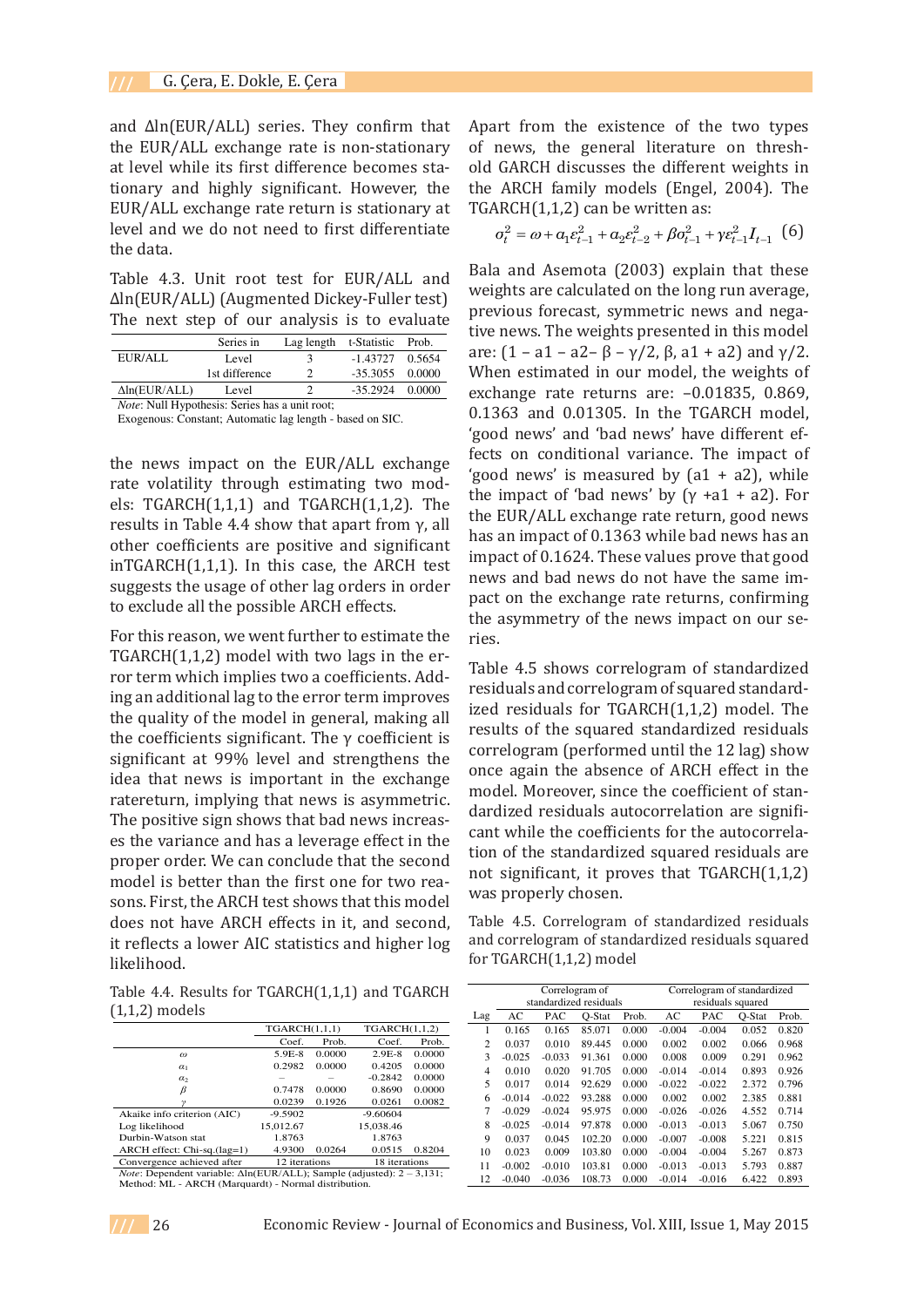Figure 4.2 illustrates the distribution of the error term in the TGARCH(1,1,2) model. Although a first look at the graph may suggest that the distribution of the error term is normal, based on the previously discussed features of distribution (skewness, kurtosis and probability of Jarque-Bera statistic) we conclude that the error term in this model is not normally distributed.



Figure 4.2. Histogram of the error term distribution of the TGARCH  $(1,1,2)$  model Time series [Online].Avaibble from: http://<br>of the TGARCH (1.1.2) model

# **5 CONCLUSION AND FURTHER RESEARCH** 250\_1.pmp [Accessed]

The importance of studying exchange rate has increased significantly with the continuous process of globalization affecting the entire momics Statistics Se world. Despite the considerable amount of tical Association pp. studies on the issue of analyzing the source of  $\frac{1}{3}$  Rollersley T(19) statics on the issue of analyzing the source of exchange rate volatility and modeling it, sever-**6 BIBLIOGRAPH IS CONSTRAINTLY STATE AND THE NEWSTANGE REPORTS ON EXCHANGE RATE** studies on the predictability of EUR/ALL ex-<br>Journal of Economet change rate and the news impact on exchange 4. Cera, G., Cel rate volatility, with a specific focus on Albania, model approach to was the main drive of this research. Following a risk of Albanian lek previous study conducted by Çera et al. (2013) to assess the value at risk of the EUR/ALL exconsider the change in the contract of the  $\frac{1}{2}$   $\frac{1}{2}$   $\frac{1}{2}$  or the  $\frac{1}{2}$ . Chong, C., change rate, this paper focuses mainly on the  $\frac{1}{2}$ news impact. A possible topic for  $\frac{1}{2}$  possible to the integration of  $\frac{1}{2}$  multiple study of  $\frac{1}{2}$  multiple study of  $\frac{1}{2}$  $\frac{1}{2}$  increased significantly with the continuous business meeting of empirical  $\frac{1}{2}$  increased significantly with the continuous was the main arrive of this research. Following a **5** The in

The results of descriptive statistics show that  $\Gamma$  the require of deconing  $\Gamma$ 

the EUR/ALL exchange rate return series is unpredictable, has fat tails and confirms volatility clustering. Our empiric analysis proves the existence of news impact on EUR/ALL exchange rate volatility and provides actual values for the good news and bad news. More importantly, the bad news has a considerable impact on the EUR/ALL exchange rate volatility, confirming previous researches.

A possible topic for further research on the issue remains the study of news impact of the ALL exchange rate with other foreign currencies, allowing for comparison of empirical results between different time frequencies: daily, weekly, and monthly. Another interesting idea for further research would be the study of the return of a portfolio composed by different currencies, while minimizing the level of exchange rate risk of ALL with other currencies.

# **6 BIBLIOGRAPHY**

- Bala, D. A., & Asemota, J. O. (2013) Exchange 1. rate volatility in Nigeria: Application of July 2014]Bank of Albania (2014)Statistics: undredictable, has fat tailors and confirms volume volume volume volume volume volume volume volume volume vol 5 CONCLUSION AND FURTHER RESEARCH 230\_1.php [Accessed:22 July 2014]
- 2. Black, F. (1976) Studies in Stock Price Volatility Changes. Proccedings of the 1976 Business Meeting of the Business and Economics Statistics Section, American Statistical Association. pp. 177-181. on the EUR/ALL exchange rate voltations rate volation  $2.$  Black
	- Bollerslev, T.(1986) Generalized Autoregressive Conditional Heteroskedasticity. Journal of Econometrics 31, pp. 307-327. 3.
	- Çera, G., Çera, E., & Lito, G. (2013) A GARCH 4. model approach to calculate the value at risk of Albanian lek exchange rate. European Scientific Journal, 9(25), pp. 250-260.
	- Chong, C., Chun, L., & Ahmad, M. (2002) Modeling the volatility of currency exchange rate using GARCH model. Pertanika J.Soc.Sci.Hum, 10 (2), 85-95. 5.